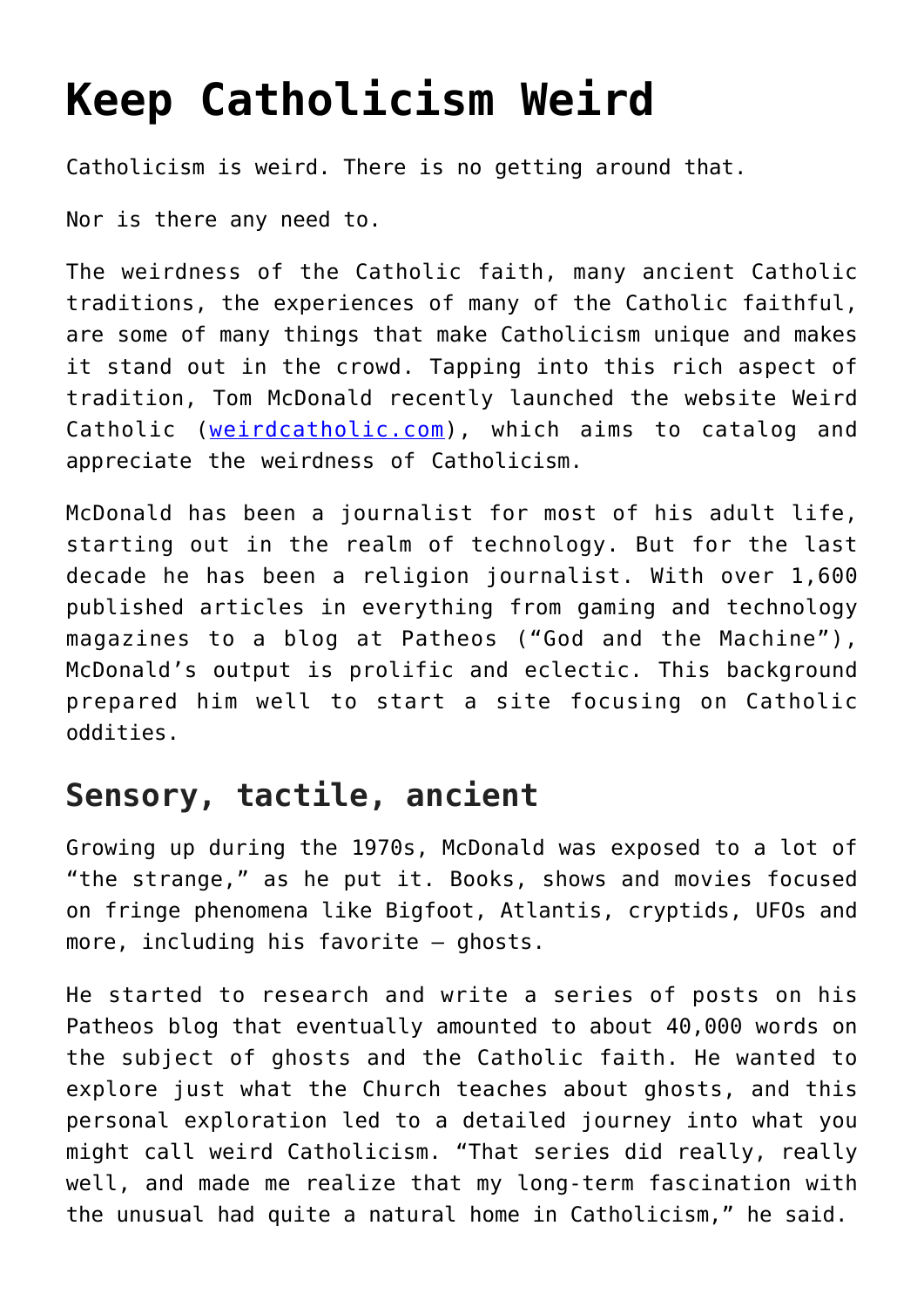"There's so much in our Faith that strikes outsiders as odd," McDonald said. "Relics, for example, are something I found myself teaching to converts and teenagers. There's a very sensible reason for the Catholic veneration of relics, but to outsiders it seems like some grotesque holdover." When a saint's body is exposed or goes on tour, non-Catholics may find it "appallingly medieval," or disgusting. "In fact," he said, "I think relics provide an amazing bridge to the past and give us a chance to move deeper into the treasure chest of our Faith."

When St. Maria Goretti's remains toured the United States, McDonald was surprised to find a line out the church and around the corner; this necessitated a time limit on each person's time with the remains.

"Why? That's the genius of our Faith," said McDonald. "We are very tactile. We are very sensory. We are also very ancient, and what might appeal to the senses and attitudes of one generation will almost certainly seem strange to future generations. Thus, chapels made of bones seem crass and grisly to us, but that's not how they seemed to the people who made them. They were *memento more*. [*Editor's note:* Latin for "remember you have to die."] They were devotional reminders of the immanence of death. We've lost that in modern culture, and I think there's a hunger to get it back."

#### **Allure of the unusual**

This is one of the reasons McDonald feels it is important to really hang on to the weirdness of the Faith. In so many ways, modern culture is removed from some Catholic sensibilities which are important to have.

"People are naturally drawn to the unusual because it's interesting. If I post a wax devotional of tormented souls in purgatory, people will probably click on it because it's just different," he said. "If we leave it at that, then it's a kind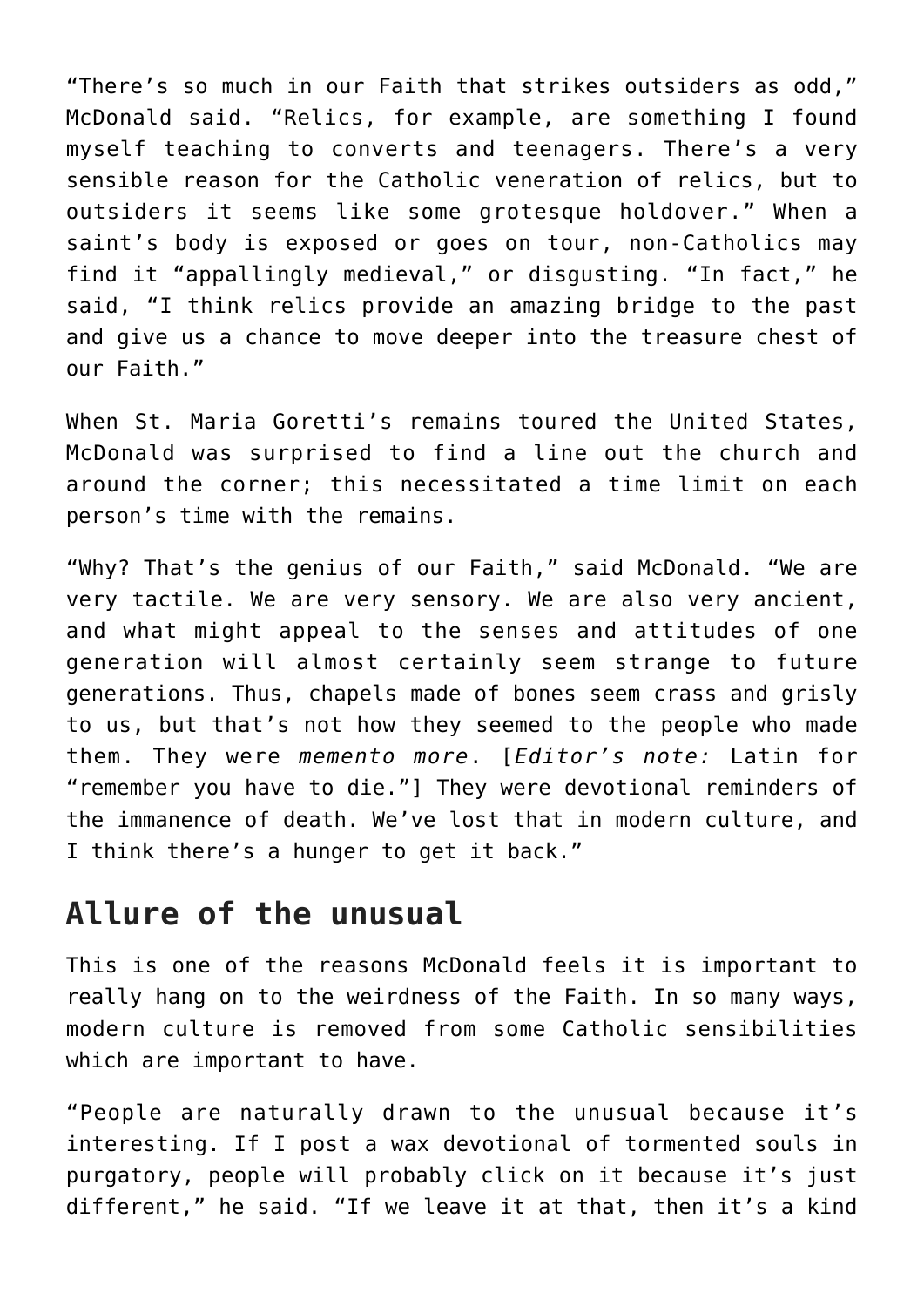of shallow tourism. We have to use these parts of our legacy to teach, to explain the depths and beauties and intricacies of an ancient, incarnational, sacramental Faith."

The site has experienced a great deal of traffic in its short lifespan thus far, increasing all the time. When the History Channel ran a documentary called "The Last Pope," McDonald wrote a 2,000-word dissection of its "manifold idiocies, offenses, and downright lies," he said. The post went viral, and the site was off to the races.

The site already features a number of wonderfully weird Catholic oddities. The "About" section uses the example of Padre Pio: He bled from the stigmata, bilocated, read souls and appeared in visions. "The skeptic has to provide a long chain of explanations for each of these," but "all we need to do is say 'Padre Pio was a saint,' and the miraculous phenomena explains itself." This is Weird Catholic in a nutshell.

Some of the other titles that can be found at Weird Catholic help give a taste of what the site has to offer: "The Strange Legend of St. Christopher, and Whether or Not He Had the Head of a Dog"; "Tertullian: Ghosts are Really Demons"; "The Popish Octopus"; "The Earliest Known Depiction of Witches on Brooms, and What It Tells Us About Evil"; "The Healing Hankies of St. Paul"; "The Weatherman Saint"; "St. Cuthbert's Incorruptible Lego Minifig"; "Go Home, Medieval Monks: You're Drunk" and more. Each of these entries contains a wealth of fascinating information, communicated by McDonald's playful prose.

## **Strange journey**

McDonald, who describes himself as "spiritually Benedictine, theologically Augustinian and Ratzingerian, liturgically tradition-minded, attitudinally Fortean, politically Distributist," has always been fascinated by the unusual side of history. His Patheos blog on faith and technology began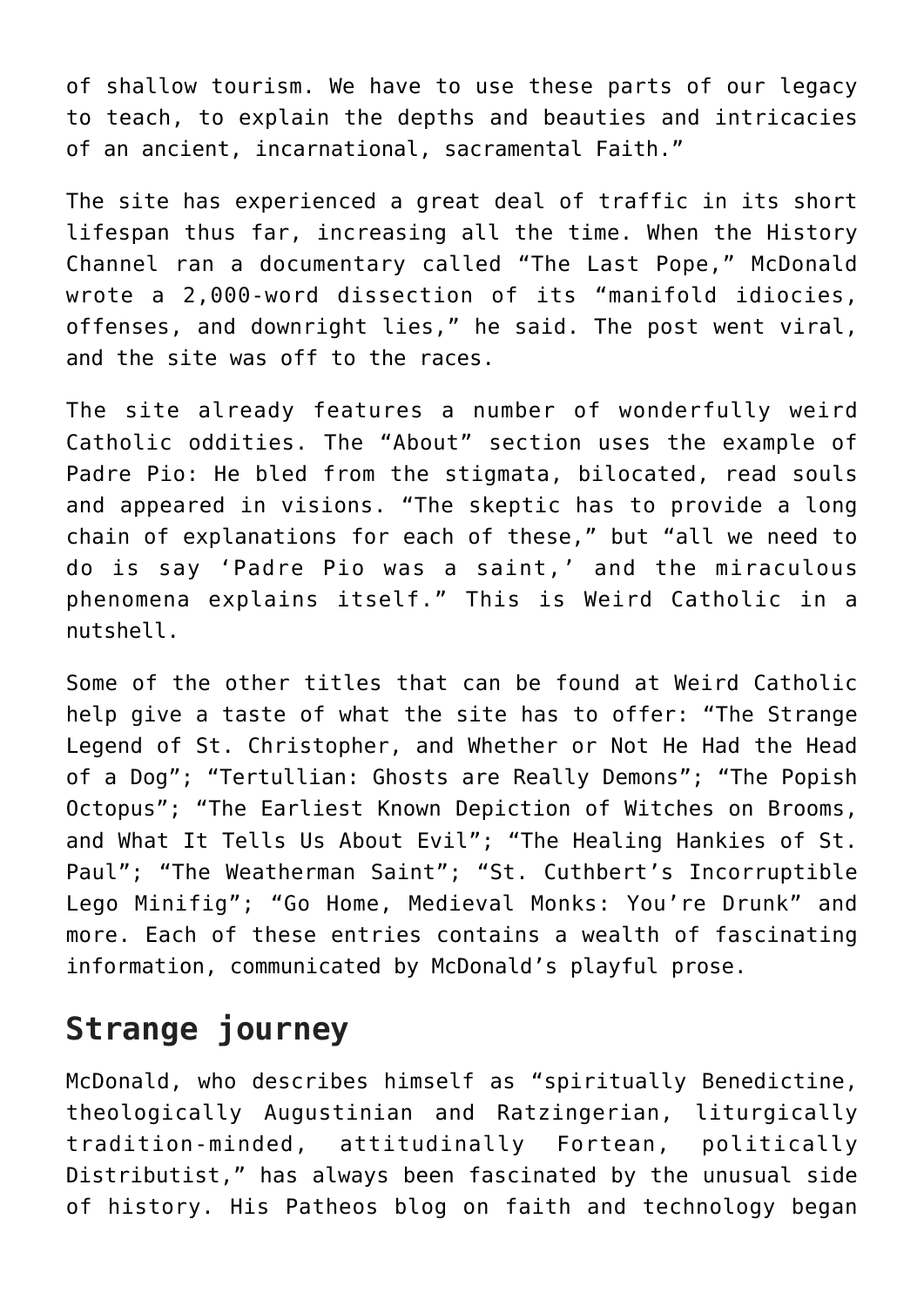drifting into covering Biblical archaeology, odd Church history, relics, strange art and more. "I guess it's just the shape of my brain," he said. "It's always drawn toward the unusual."

McDonald's faith journey gives some insight into his fascination with the strange. He came from a typical Catholic family, was an altar boy, worked at the church as a secretary and janitor as a teenager. He left the Church at the age of 18, as, in his mind at the time, "I was suddenly the smartest person who ever lived and knew none of this was true."

About 15 years later he returned, following a crippling illness and a profound experience of God.

Like so many reverts, McDonald read his way back into the Church — but "in reverse," as he says, beginning by reading atheists and realizing how intellectually lacking they all were. "Then I read Protestants, because I really didn't want to be Catholic again," he said. Through the books of Peter Kreeft — the philosopher and writer from Boston College — he was introduced to St. Thomas Aquinas, and soon found the works of Joseph Ratzinger (now Pope Emeritus Benedict XVI), and the rest was history.

#### **Signs of the Times and Prophets of Doom**